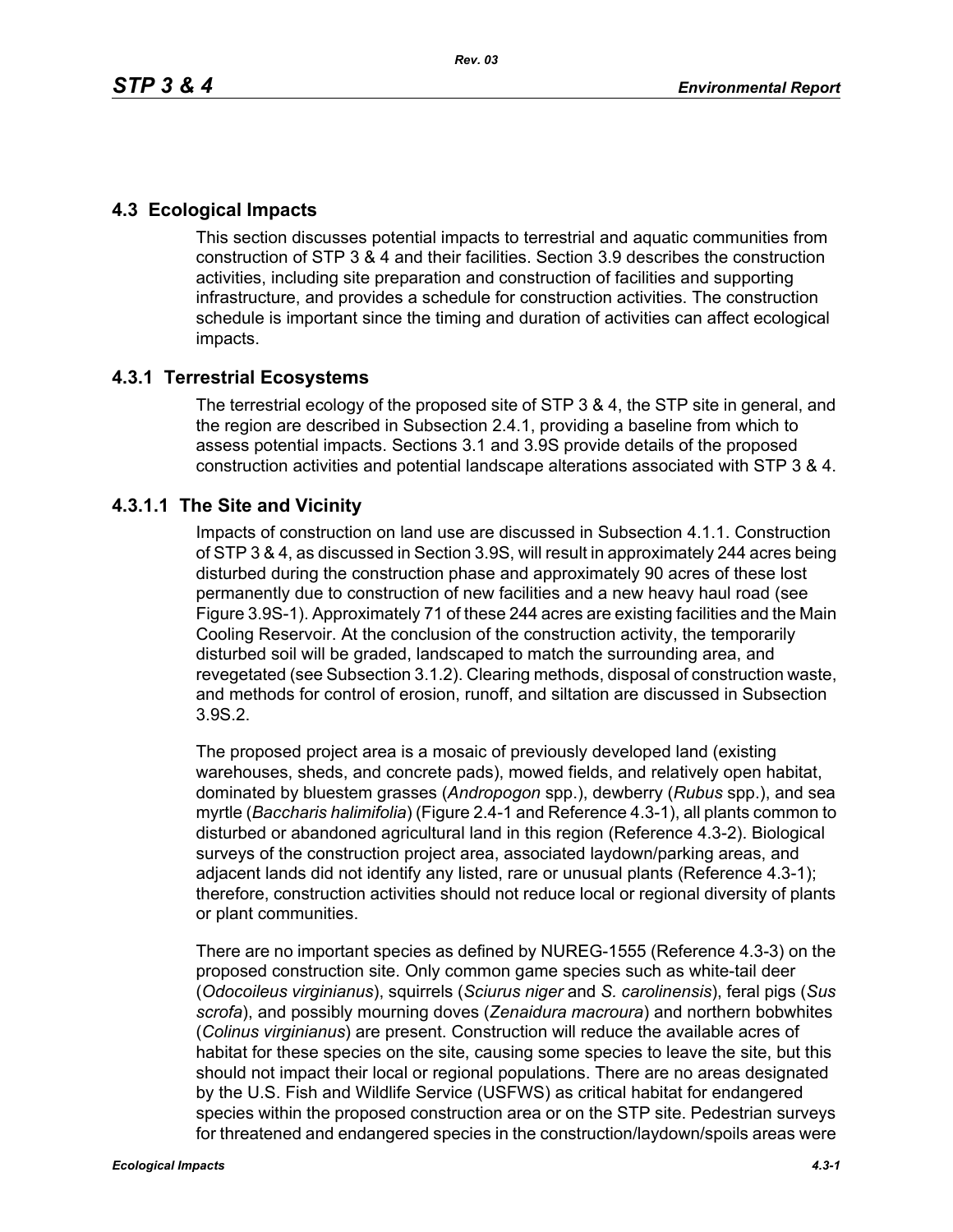conducted during six observation days from December 2006 through March 2007. No federal or state-listed threatened or endangered species, critical habitat, or suitable habitats associated with potential species were observed during those surveys (Reference 4.3-1).

Three listed species (bald eagle, brown pelican, and alligator) have been observed within the STP site (see Subsection 2.4.1). The Texas Prairie Wetland Project is located several hundred yards from the STP 3 & 4 site, but given the distance from the construction site and the limited duration of the construction activities, the long-term presence of waterbirds on the site should not be impacted by construction. Therefore, STP 3 & 4 construction activities should have no impact on important species, including threatened and endangered terrestrial species. There are no other known federal or state projects within the region that could affect or potentially affect the same threatened and endangered species (or their habitats) that exist on or near the STP site. STPNOC has initiated consultations with the USFWS, the National Oceanic and Atmospheric Administration Fisheries Service, and Texas Parks and Wildlife Department (TPWD) regarding endangered and threatened species (Reference 4.3-4, Reference 4.3-5, and Reference 4.3-6).

Based on information received from the TPWD, an active bald eagle nest is located on the STP site near its eastern boundary. Although recently delisted under the Endangered Species Act (Reference 4.3-7), the bald eagle remains protected under the Bald and Golden Eagle Protection Act (References 4.3-7). On June 1, 2007, new national management guidelines for bald eagles, which established a single recommended protection zone to extend out 660 feet from each eagle nest, were enacted for all bald eagles in the lower 48 states (Reference 4.3-8). No activities related to construction of STP 3 & 4 will occur within one mile of the eagle nest.

As discussed in Subsection 2.4.1, the STP site lies within a major migratory corridor for neotropical migrants and other birds. Radar studies indicate that floodplain forests and other forested wetlands are important stopover habitats. These habitats on the STP site will not be impacted by construction activities associated with Units 3 & 4 and, thus, construction impacts on migratory birds should not be significant.

#### **4.3.1.1.1 Wetlands**

The status of twelve-wetlands within or near the construction footprint (including laydown and spoil areas) was assessed by ENSR in 2006/2007 (Reference 4.3-1). ENSR used U.S. Army Corps of Engineers 1987 wetland delineation criteria to classify the sites, based on environmental parameters such as hydrology, soils, and vegetation, as well as history of land use. Given that the twelve wetlands were not directly connected to waters of the United States, and did not fall within the 100-year floodplain, there was no historic evidence that the wetlands existed before siteconstruction, and that ENSR classified these wetlands as isolated, all wetlands were classified as non-jurisdictional. One of these wetlands (Wetland No. 001 – Reference 4.3-1), which is 0.17 acre in size, is located in the construction footprint and may have to be filled. Subsequent to these initial studies, STPNOC requested the USACE to make a Preliminary Jurisdictional Determination of all wetlands, including those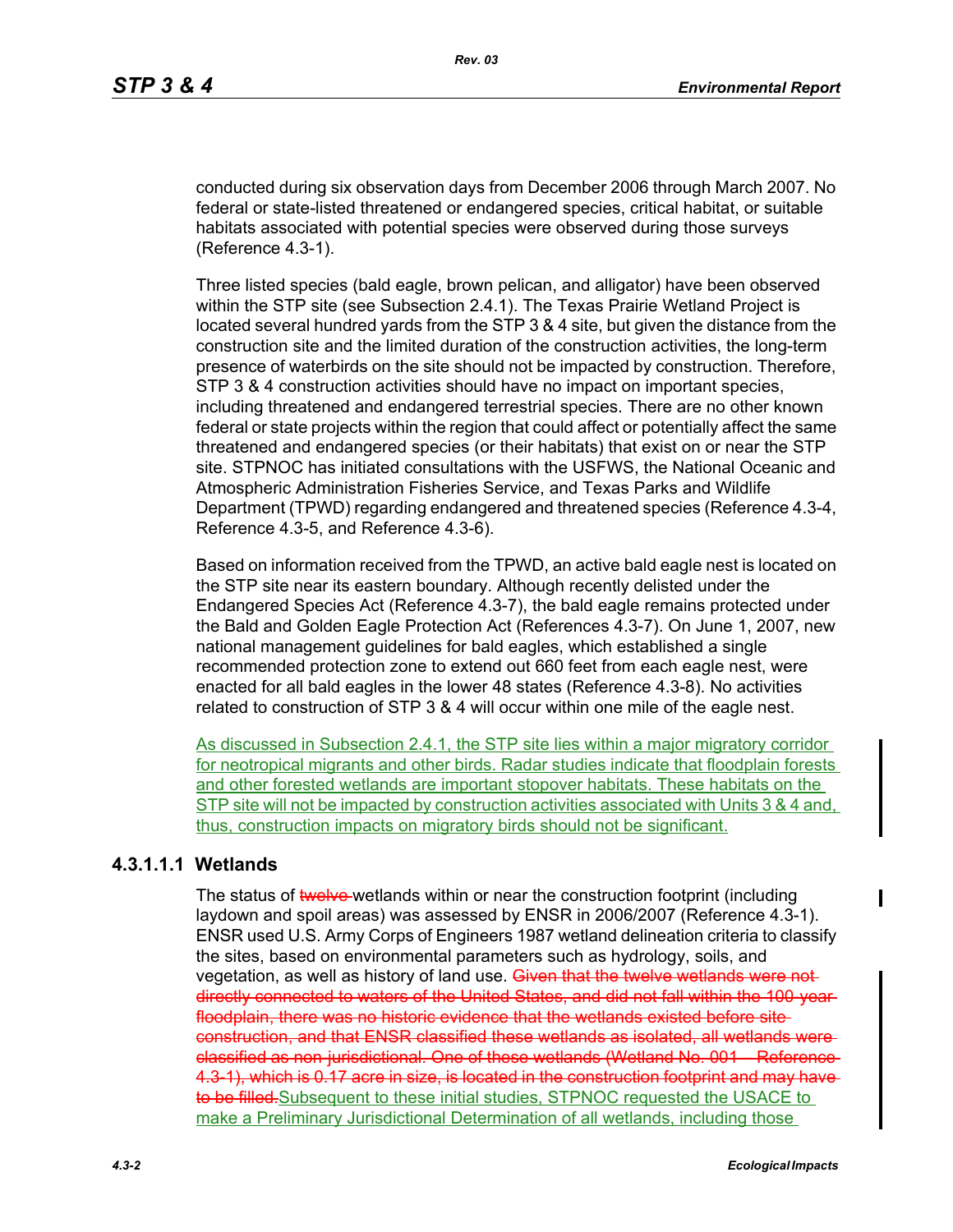previously identified, which would potentially be impacted by the construction and operation of Units 3 & 4. This determination request exceeded the area originally surveyed by ENSR. Twenty-nine wetlands ranging in size from 0.07 acres to 3.78 acres were identified and delineated in the field. The boundary coordinates were collected using GPS sub-meter technology and provided to the construction planning engineers for use in ensuring maximum avoidance and minimal impacts to these sensitive sites. These remaining 14 Each of these 29 sites will be avoided during the construction phase, thus limiting direct impacts (see Figure 3.9S-1).

Several surface water and storm water drainage ditches are likely to be impacted and/or filled during construction. The east-west drainage ditch (Figure 2.4-3) in the power block footprint is approximately 8 to 10 feet wide, and approximately 4 to 5 feet deep, although the water is normally restricted to a more narrow channel (approximately 2 to 4 feet wide) approximately 1 to 2 feet deep. This ditch has several perpendicular ditches draining into it from the industrial land between the ditch and the berm. Portions of the ditch margins are mowed to the water level, other portions are vegetated with small shrubs (primarily sea myrtle) and semiaquatic grasses/rushes. This ditch will be relocated 650–700 feet north of its present position, just north of the new power block, and should impact only approximately 7 acres of scrub/shrub habitat and less than 0.5 acres of maintained/disturbed land.

Another man-made ditch within the construction area is Little Robbins Slough (Figure 2.4-1). Its upstream reaches are found in the proposed borrow and spoils area, and it then flows south past the western edge of the Main Cooling Reservoir (MCR) toward the marsh. This slough was relocated to its present location during STP 1 & 2 construction in the late 1970s to replace the drainage function of the original slough that was filled to create the MCR (Reference 4.3-2). STP is committed to employing best construction management practices (see Subsection 3.9S.2) to reduce the amount of construction-area erosion and limit the sediment entering the site drainages, such as Little Robbins Slough, thus minimizing downstream sedimentation effects on flora and fauna. Aside from Little Robbins Slough, other storm water and surface water ditches created on historically upland habitat were routinely maintained and thus were not considered jurisdictional waters (Reference 4.3-1).

### **4.3.1.1.2 Other Construction Impacts**

Noise is another potential construction-related activity that could impact wildlife at the proposed STP 3 & 4 construction site. Although noise levels in construction areas can be high (up to 100 dBA at 100 feet from sources of noise) and of varying duration, these high local noise levels would not be expected to propagate far beyond the boundaries of the construction site (Reference 4.3-9). Table 3.9S-2 shows the rapid attenuation of construction noise over relatively short distances. For example, at 400 feet from the source of 100 dBA construction noise, noise levels have generally dropped to 60–80 dBA, below levels known to startle small mammals and waterfowl (Reference 4.3-9). Even with this attenuation, some displacement of local small mammals and birds due to noise is expected during construction activities. This displacement may be permanent for some species and temporary for others. These impacts are considered SMALL, generally short-term, localized, and not ecologically significant.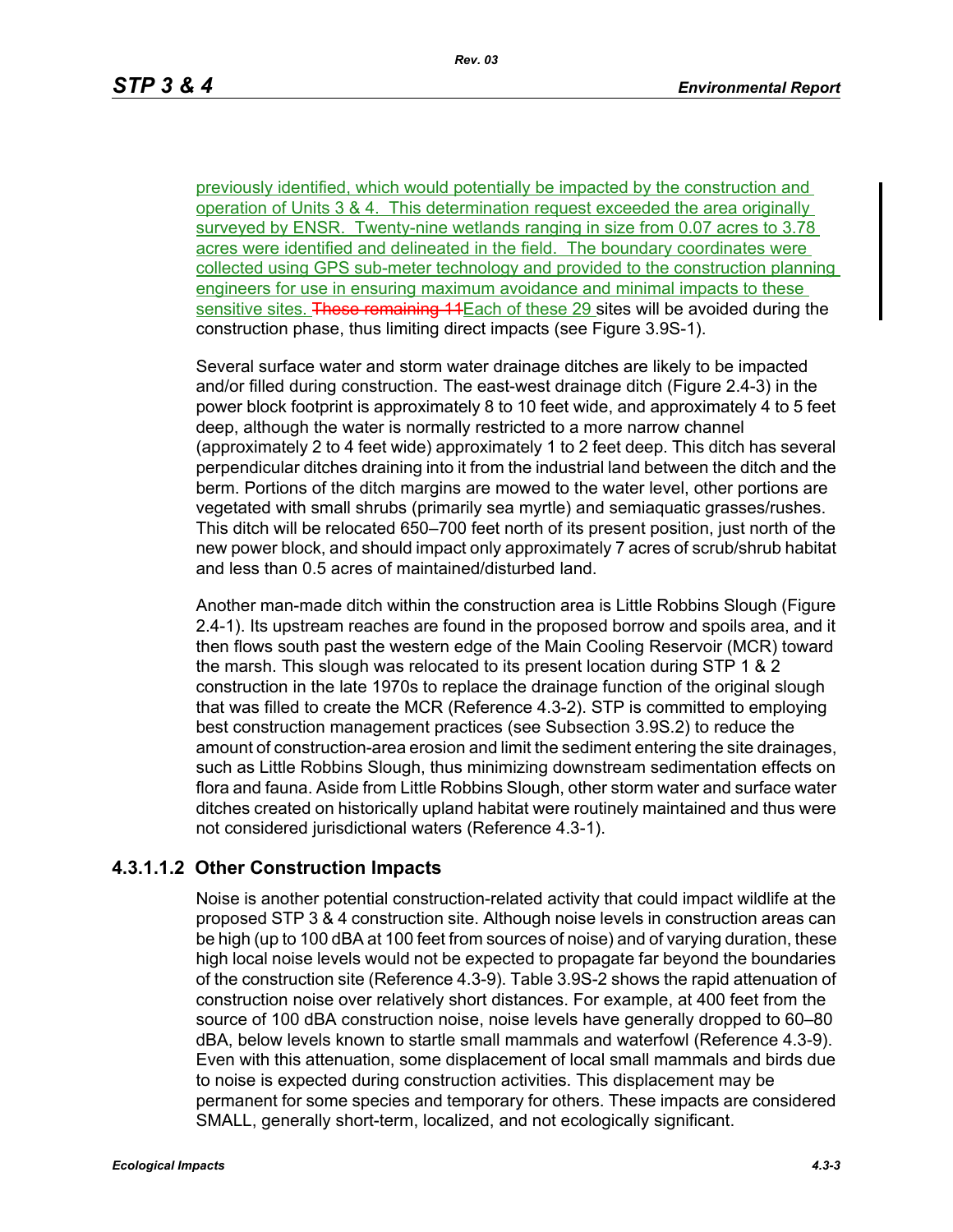Avian mortality because of collisions with man-made structures is sometimes a concern with very tall structures, although it varies relative to species characteristics such as size, flight behavior, and habitat use, and other characteristics including weather, landscape features, and size/type of equipment/structures (Reference 4.3- 10). While poor conditions occasionally result in major bird kills, such mortalities are not thought to significantly impact common/abundant bird species. STP 1 & 2 have not experienced any such major bird kills. The proposed facilities are similar to existing STP facilities and there should be little additional impact. Avian collisions during STP Units 3 & 4 construction should be negligible and these impacts SMALL.

Light Pollution during facility construction and operation can disorient flying birds and bats. To the extent possible, at night, unnecessary lights will be turned off, lights will be directed downward or hooded, and lower-powered lights will be used to minimize impacts on wildlife. Given these suggested mitigation techniques and the sparseness of wildlife populations is the construction areas, impacts of lights are considered SMALL.

### **4.3.1.1.3 Transmission Corridors**

As discussed in Subsection 2.2.2, there are no new transmission corridors for STP 3 & 4; however, some upgrading of transmission line conductors would be necessary on one 20-mile long right-of-way. There would be small ecological impacts associated with noise/movement of construction equipment and workers involved in changing out conductors and installing replacement towers. This kind of work normally involves a crew with several flatbed "conductor trucks" (carrying large cable spools) and large bucket trucks. A variety of birds, small mammals, and larger mammals (white-tailed deer) could be disturbed by this activity, but the impact of this disturbance in most circumstances would be minor—animals moving away or avoiding the area for several days while crews are working. Many of the STP-associated transmission lines traverse mostly agricultural lands (Reference 4.3-11), thus there would be few animals using the corridors for activities other than foraging or possibly resting. Nesting of some ground-nesting birds (e.g., Northern bobwhite, wild turkeys, meadowlark, horned lark, killdeer) in adjacent habitats could be disrupted temporarily if these species are present and if the work is carried out during the spring/early summer nesting period. If work is carried out in the non-nesting periods, impacts to birds will be SMALL and negligible.

#### **4.3.1.2 Summary**

In summary, construction will result in the loss of approximately 170 acres of some common habitats for local wildlife, although the impacts cannot be quantitatively assessed because population data for species on and near the STP site are not available. Construction activities should not reduce local biodiversity or impact threatened or endangered species. Potential impacts of construction noise and bird collisions during construction should be negligible. Therefore, construction-related impacts to terrestrial resources are considered SMALL.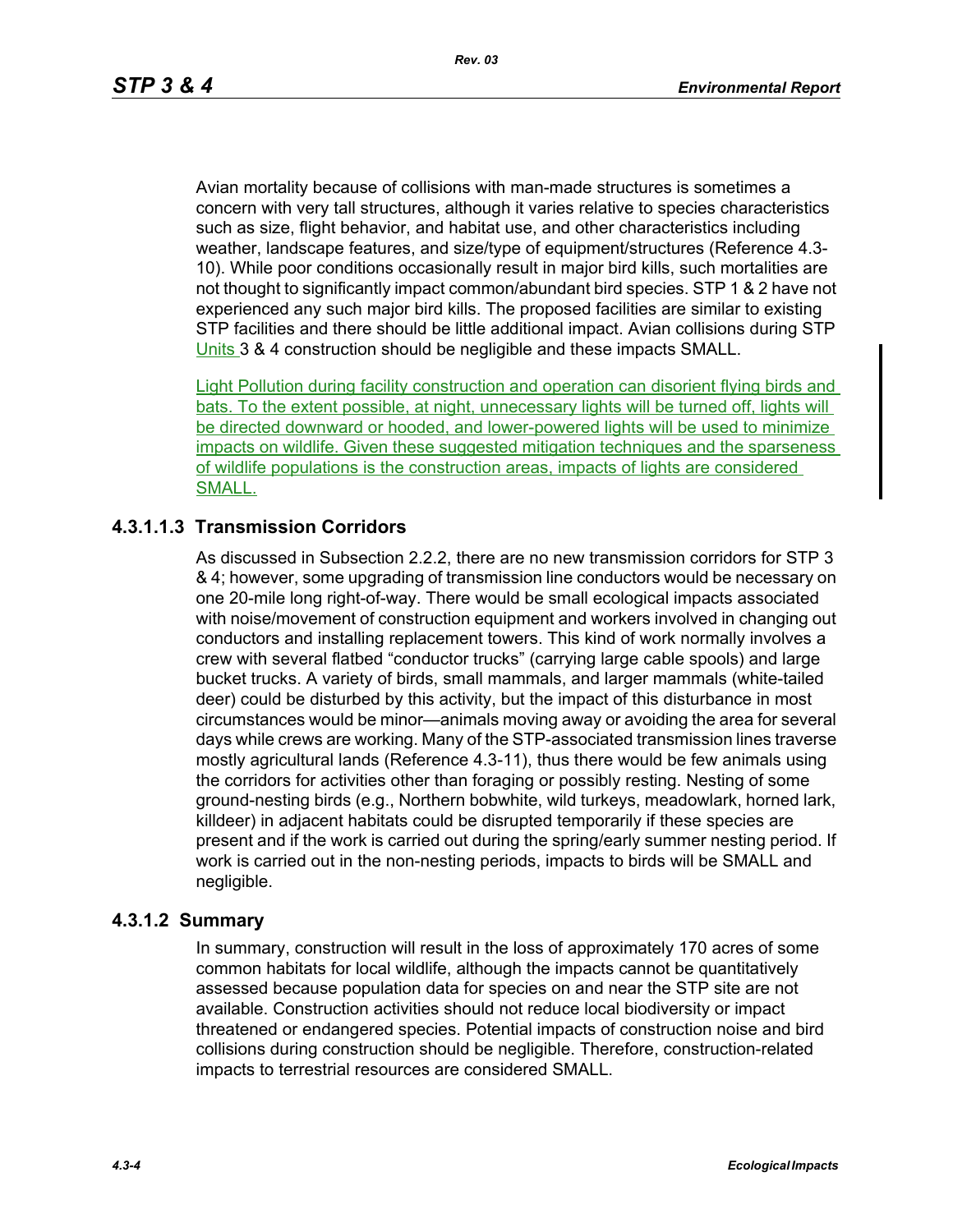## **4.3.2 Aquatic Ecosystems – Construction Impacts**

Section 3.9S includes a footprint of the proposed construction area, a description of construction methods, and a proposed construction schedule.

## **4.3.2.1 Impacts to Impoundments and Streams**

Construction impacts on aquatic habitats in the immediate area, which range from temporary disturbance to permanent loss, are described in this section. As discussed in Subsection 4.2.1, the following surface water bodies are on or near the site:

- MCR (7,000 acres)
- (34 acres) and the slough that feeds
- arsh north
- associated with two unnamed
- West branch of the Colorado River
- **Little Robbins Slough, which drains into a coastal marsh north of Matagorda Bay**
- Drainage areas associated with two unnamed sloughs
- Main Cooling Reservoir (7000 acres)
- Essential Cooling Pond (47 acres)
- Kelly Lake (34.4 acres) and the slough that feeds it

# Numerous drainage ditches are also likely to be disturbed by construction activities.

As discussed in Subsection 3.9S.3.10, a permanent sheet pile cofferdam will be installed on the east and west side of the north separation dike of the MCR to facilitate construction of the new intake and pumphouse for STP 3 & 4, while a temporary cofferdam will be erected on the interior of the MCR embankment to facilitate installation of the discharge structure. Installation of these cofferdams and associated dewatering systems would allow earth-moving and construction equipment to operate on dry ground, which is more efficient than working "blind" from shore or barge. This also provides the added benefit of reducing the potential for erosion and sedimentation. Sediment and soil removed would be transported to an onsite spoils area in an upland area in the southwest portion of the site, preventing this material from moving into site wetlands and watercourses. The areas up-slope and adjacent to the new circulating water intake/discharge construction area will be stabilized with erosioncontrol devices appropriate to soil type and terrain to ensure that soil loosened by heavy equipment is not carried into the MCR with storm water runoff. When construction has been completed, the disturbed areas will either be rip-rapped or seeded with a mixture of grasses and legumes to establish a perennial vegetative cover and prevent erosion. Although best construction management practices will be employed during construction of the cofferdams and intake/discharge structures, some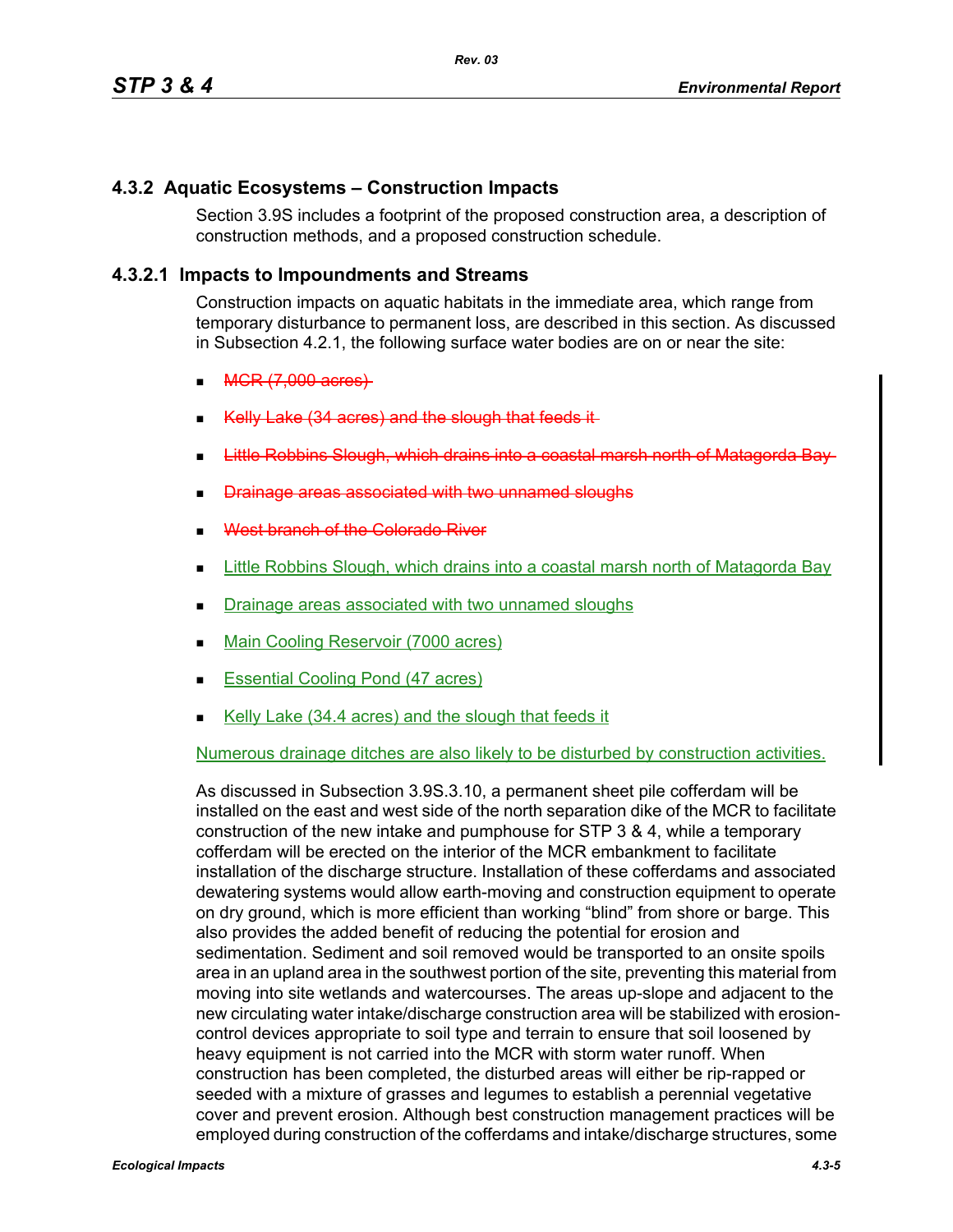erosion and sedimentation is to be expected in the immediate area of construction during the construction period. Suspended sediment can interfere with respiration and feeding of benthic macroinvertebrates and fish, while deposited sediment can smother benthic organisms and degrade fish spawning areas. However, some benthic organisms and most juvenile and adult fish are able to leave areas with high sediment loads and move to areas offering better water quality.

As described in Reference 4.3-1 and Subsection 4.1.1.1, construction of STP 3 & 4 would require filling an approximately 0.165 acre, non-jurisdictional wetland or other surface water body is filled by construction activities, and aquaticorganisms are present, impacts to these organisms are expected. If the water body has an outlet, and the disturbance is gradual rather than abrupt, some animals may relocate. Oftentimes, however, construction impacts to small wetlands or other surface waters result in loss of the fishes and invertebrates, which is anticipated to occur for this wetland. No rare or unique aquatic species is known or thought to occur in the construction zone (see Subsection 2.4.2).

The aquatic species that occur on site are ubiquitous, common, and easily located in nearby waters, as described in Subsection 2.4.2. The 1975 Final Environmental Statement (FES-CP) (Reference 4.3-12, pages 4–7) listed species common in wetlands near the site, including the grass shrimp (*Palaemonetes kadiakensis*), crayfish (several genera occur in the area) (Reference 4.3-13), blue crab (*Callinectes sapidus*), red shiner (*Cyprinella lutrensis*), mosquitofish (*Gambusia affinis*), silverband shiner (*Notropis shumardi*), sailfin molly (*Poecilia latipinna*), green sunfish (*Lepomis cyanellus*), warmouth (*Lepomis gulosus*), bluegill (*Lepomis macrochirus*), white crappie (*Pomoxis annularis*), tidewater silverside (*Menidia peninsulae*), striped mullet (*Mugil cephalus*), and several species of killifish (Family Cyprinodontidae, likely *Lucania* sp. and *Fundulus* spp.). A survey of the STP 1 & 2 Essential Cooling Pond in 2002 yielded two fish species: the sailfin molly and the sheepshead minnow (*Cyprinodon variegatus*) (Reference 4.3-14). In May 2007, STPNOC commissioned a rapid bioassessment of the 1500-meter-long drainage ditch that crosses the area slated for construction (Reference 4.3-15). The bioassessment was intended to characterize the water quality and fish community of the ditch before its relocation, supporting the assessment of construction impacts. Fish collections from the STP ditch system were dominated by mosquitofish, sunfish (largemouth bass and three common *Lepomids*), sailfin molly, and sheepshead minnow. Most of these common species tend to be tolerant of salinity and temperature fluctuations, and are ubiquitous in coastal wetlands along the Gulf Coast (see Subsection 2.4.2).

In addition to the crustaceans (shrimp, crayfish, and crab) mentioned above, important aquatic invertebrate species in the wetland include the juvenile stages of flying insects. Although the wetland areas themselves are considered a sensitive and valuable resource, the particular wetlands that would be impacted on site are not substantively distinguishable from other wetland acreage in the vicinity, as discussed in Subsection 4.3.1. The 1975 FES-CP (Reference 4.3-12) indicated that the rerouting of Little Robbins Slough would cause declines in several insect populations, including midges, beetles, mayflies, biting midges, dragonflies, and damselflies. Potential impacts were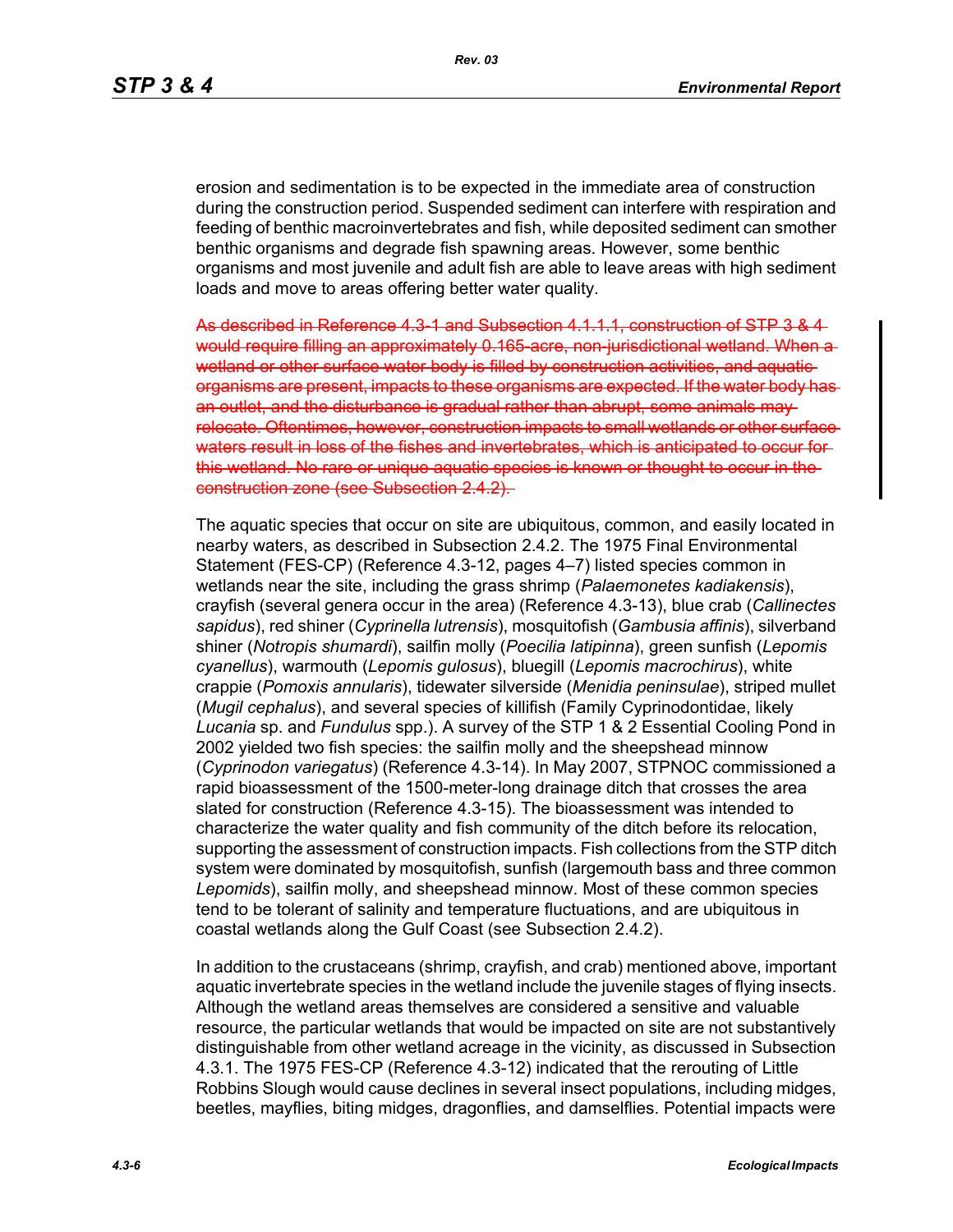considered acceptable because these ubiquitous species readily recolonize available surface waters, and so would not be lost to the area.

Several other drainages and impoundments at the site may be moderately impacted during construction. Proposed construction activities that could potentially affect onsite water bodies are described in Section 4.2. It is possible, and even likely, that some sediment would be deposited in the onsite wetlands, impoundments, and channels, with rainfall runoff during and immediately following construction. Best construction management practices would reduce the amount of erosion and sedimentation associated with construction, however, and would limit impacts to aquatic communities in down-gradient water bodies. Although unlikely, it is also possible that excavated soil placed in the proposed spoils and overflow storage area would be disturbed and move with storm water runoff into streams on site. Details of potential impacts are given in Subsection 4.2.1 and summarized here:

- **Increased runoff from approximately 111 acres of impervious surfaces for new** buildings (reactor containment building, turbine building), structures (e.g., switchyard, cooling towers), and parking lots.
- Increased sediment loads into onsite drainages and sloughs resulting from land clearing and disturbances for constructing infrastructure such as roads and storm water drainage systems, and disturbance of currently vegetated areas for construction laydown areas, concrete batch plants, sand/soil/gravel stockpiles, and construction-phase parking area.
- Filling of one small, isolated, non-jurisdictional wetland contained in the footprint of the cooling towers.

During construction, effects to aquatic ecosystems may result from sedimentation (because of erosion of surface soil) and, to a lesser extent, spills of petroleum products. A recent report on human impacts to stream water quality listed siltation as the primary cause of stream degradation by a wide margin (Reference 4.3-16). In a nationwide survey by the USFWS on impacts to stream fisheries, sedimentation was named the most important factor (Reference 4.3-16).

Three major groups of aquatic organisms are typically affected by the deposition of sediment in streams: (1) aquatic plants, (2) benthic macroinvertebrates, and (3) fish. The effects of excess sediment in streams, including sediment generated by construction activities, are influenced by particle size. Finer particles may remain suspended, blocking the light needed for photosynthesis, and initiating a cascade of effects following from damage to primary producers. Turbidity associated with suspended sediments may reduce photosynthetic activity in both periphyton and rooted aquatic plants. Suspended particles may also interfere with respiration in invertebrates and newly hatched fish, or reduce their feeding efficiency by lowering visibility. Slightly larger particles fall out of suspension to the substrate, where they can smother eggs and developing fry, fill interstitial gaps, or degrade the quality of spawning grounds. As the gaps in the substrate are filled, habitat quality is decreased for desirable invertebrates such as Ephemeroptera, Plecoptera, and Trichoptera, and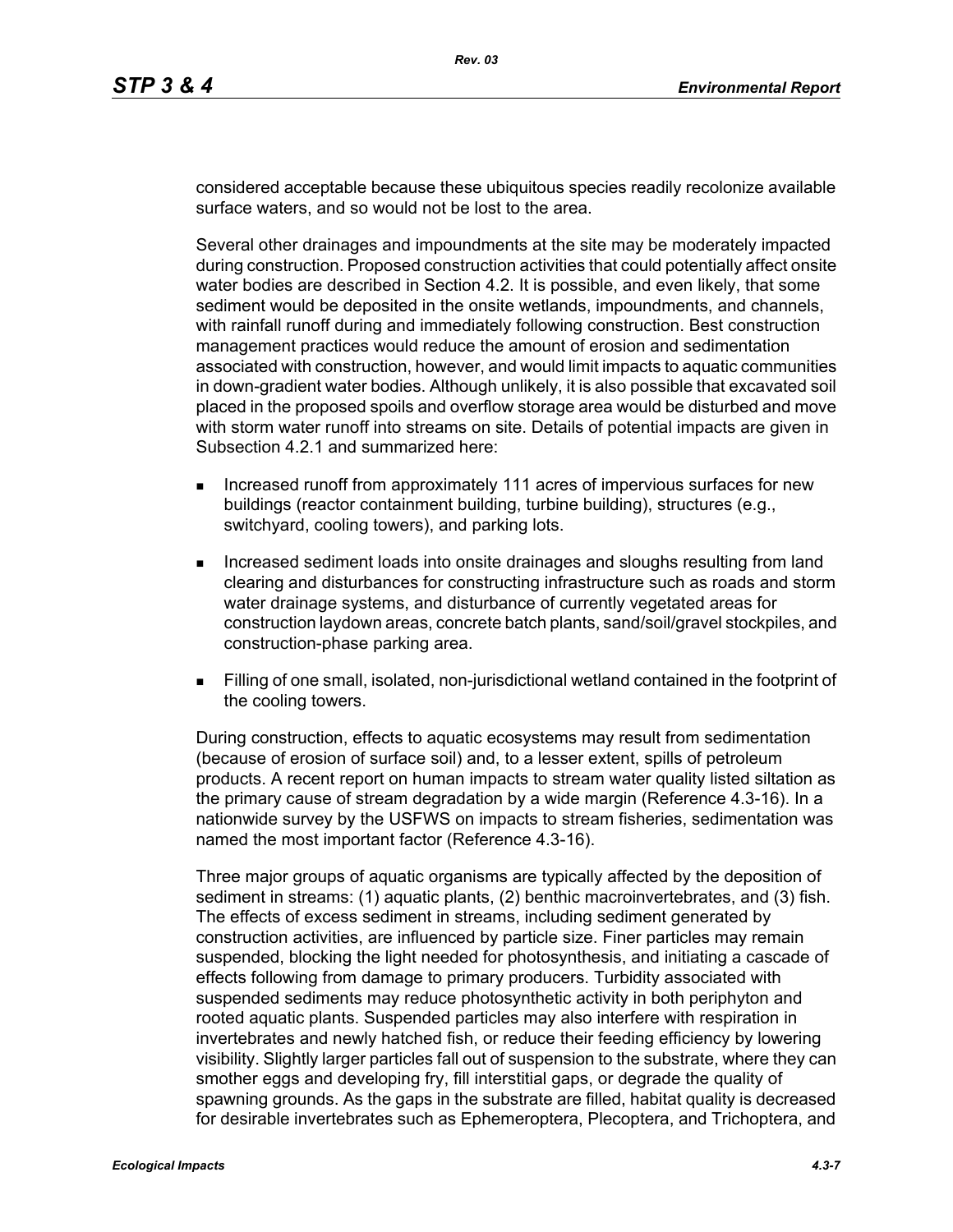less desirable oligochaetes and chironomids become dominant. Such changes in the benthic community assemblage result in a loss of fish forage, and a subsequent reduction in fish populations (Reference 4.3-16).

Construction sites are known to contribute to erosion, which can then lead to sedimentation in streams. In addition to road construction, which contributes significantly to sedimentation, construction-related activities such as excavation, grading for drainage during and after construction, temporary storage of soil piles, and use of heavy machinery all disturb vegetation and expose soil to erosive forces. Reducing the length of time that disturbed soil is exposed to the weather is one of the most effective ways of controlling excess erosion and sedimentation (Reference 4.3- 16).

The construction contractor will avoid or minimize construction impacts to water resources through best management practices and good construction engineering practices such as storm water retention basins and silt screens. A Storm Water Pollution Prevention Plan (SWPPP) that specifies methods for control of erosion and sedimentation will be prepared before construction in accordance with guidelines provided by the Texas Commission of Environmental Quality (Reference 4.3-17).

Preventing onsite erosion by covering disturbed areas is a preferred method of controlling sedimentation. When erosion cannot be prevented entirely, intercepting and retaining sediment before it reaches a stream is a high priority (Reference 4.3-15). For example, new retention ponds and connecting drainage ditches would collect surface water runoff from the construction area, as described in Subsection 4.2.1. Sediment carried in the water from construction and dewatering activities would be trapped in the ditches and ponds rather than carried to the point of discharge, thereby reducing the sediment load in receiving waters.

Any small spills of construction-related fluids, such as petroleum products, would be mitigated according to a Spill Contingency and Control Plan developed for construction activities.

No significant impacts to Little Robbins Slough or to the coastal marsh at its terminus at Matagorda Bay are expected. Construction of STP 3 & 4 will not require any alteration of Little Robbins Slough, and would not affect any rare or specially protected aquatic species in the man-made channel or in the coastal marshes of Matagorda Bay, as none occur there (Reference 4.3-12). Temporary, minimal sedimentation is possible, as discussed above.

Construction activities will not affect Kelly Lake, which is protected from sedimentation and surface runoff by a large drainage ditch.

#### **4.3.2.2 Impacts to Colorado River and Matagorda Bay**

As described in Subsection 4.2.1, no significant sedimentation or runoff into the Colorado River is expected from construction of the STP 3 & 4 generating facilities and associated infrastructure. The construction area is more than two miles from the river, and surface runoff would be channeled away from the river. Construction activities at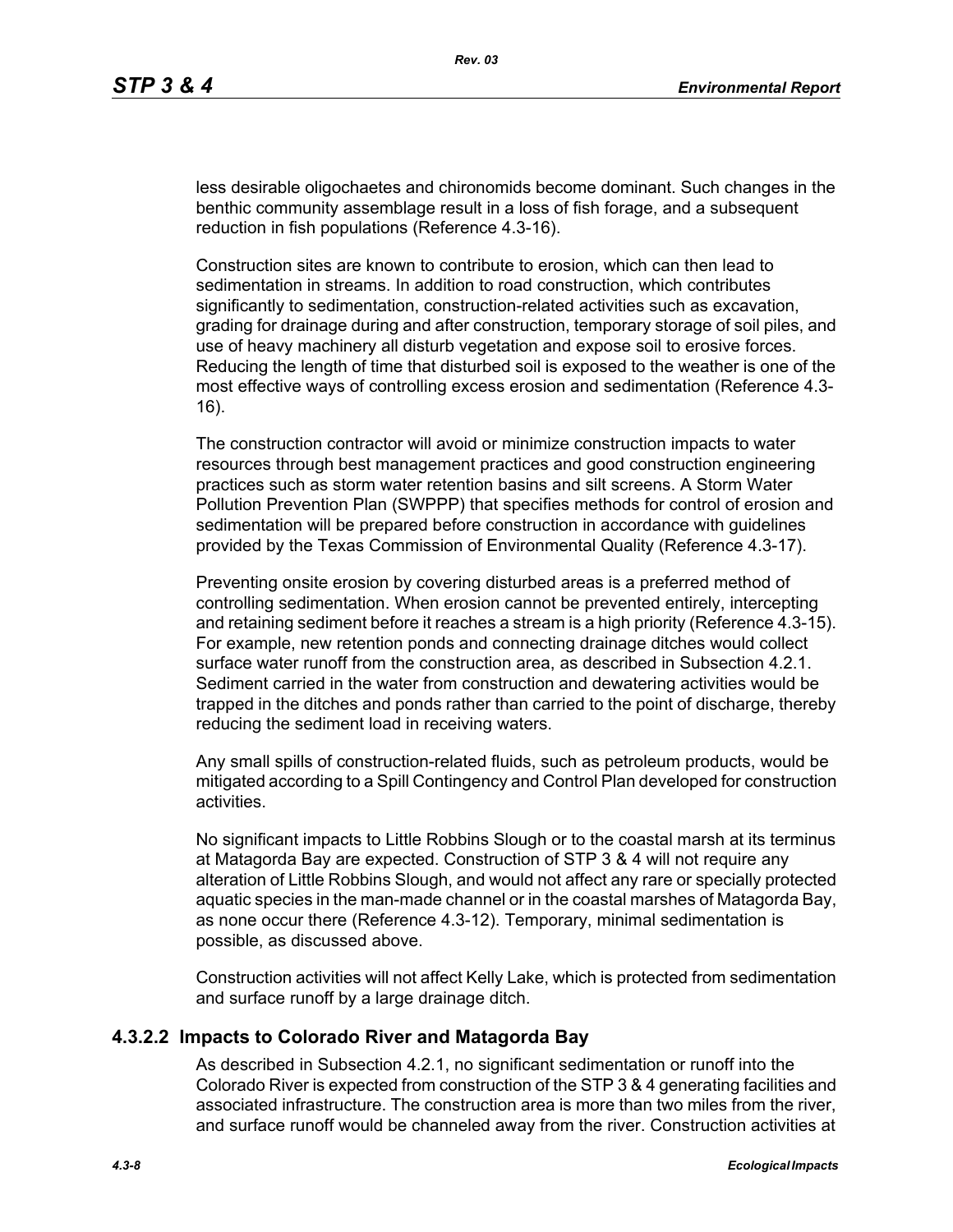the Reservoir Makeup Pumping Facility (RMPF) and Spillway and Blowdown Facilities (includes spillway discharge channel and blowdown pipeline) would be limited to installing new pumps in the existing bays at the RMPF.

STPNOC anticipates that some dredging will be required to prepare the existing barge slip for vessels transporting large components such as reactor vessels and steam generators to the STP site. Dredging for the barge slip would increase turbidity and siltation downstream of the barge slip area, which could affect spawning beds of freshwater fish species that spawn in shallows (e.g., sunfishes, some Notropids) or spawn in holes (e.g., catfish) in the immediate vicinity of the landing. Any impacts would occur over a relatively brief period (one spawning season) and would not produce long-term or lasting impacts. During construction of the existing barge slip, which involved removal of 50,000 cubic yards of earth along the west bank of the Colorado River, sheet piling was erected around the construction area to reduce soil erosion and limit downstream increases in turbidity and siltation. Similar measures could be employed to limit the effect of siltation associated with dredging. Less than one acre of benthic habitat and associated resident biota was believed destroyed by construction of the existing barge slip (Reference 4.3-12).

No threatened or endangered species are expected to be affected by the proposed construction. As part of the review of the original license application for STP 1 & 2, the USFWS provided a Section 7 consultation, under the Endangered Species Act Amendments of 1978 (PL 95-632), stating that no endangered or threatened aquatic species occurred near the site (Reference 4.3-11). However, a single blue sucker was captured in a gill net at a Colorado River sampling station 1.5 miles upstream of the STP site by biologists conducting preoperational surveys of the lower Colorado River in 1973 (Reference 4.3-2). The blue sucker is currently listed as Threatened by TPWD (Reference 4.3-18), but was not listed by the state at the time of capture in 1973. This species, which is found in large, unpolluted rivers with strong currents and firm (often gravel or rock) substrates (Reference 4.3-19, Reference 4.3-20, Reference 4.3-21), is known to exist in small numbers in segments of the Colorado River well upstream of the plant (Reference 4.3-22), but should not be affected by the proposed construction.

The assemblage of aquatic species present in the Colorado River near the project area varies throughout the year due to spawning and migration patterns of individual fish and invertebrate species, as described in Subsection 2.4.2. Interannual variability is also high, mediated by precipitation throughout the drainage basin (Reference 4.3-12).

The season of the year in which construction occurs would determine which specific aquatic resources within Matagorda Bay may be affected. However, because the area to be disturbed is small and in a protected near shore area that is already dedicated to intake functions, the overall impact on aquatic species is expected to be SMALL and temporary.

#### **4.3.2.3 Transmission Corridors**

No incremental effect on aquatic resources within the transmission corridors is expected to result from construction or operation of STP 3 & 4.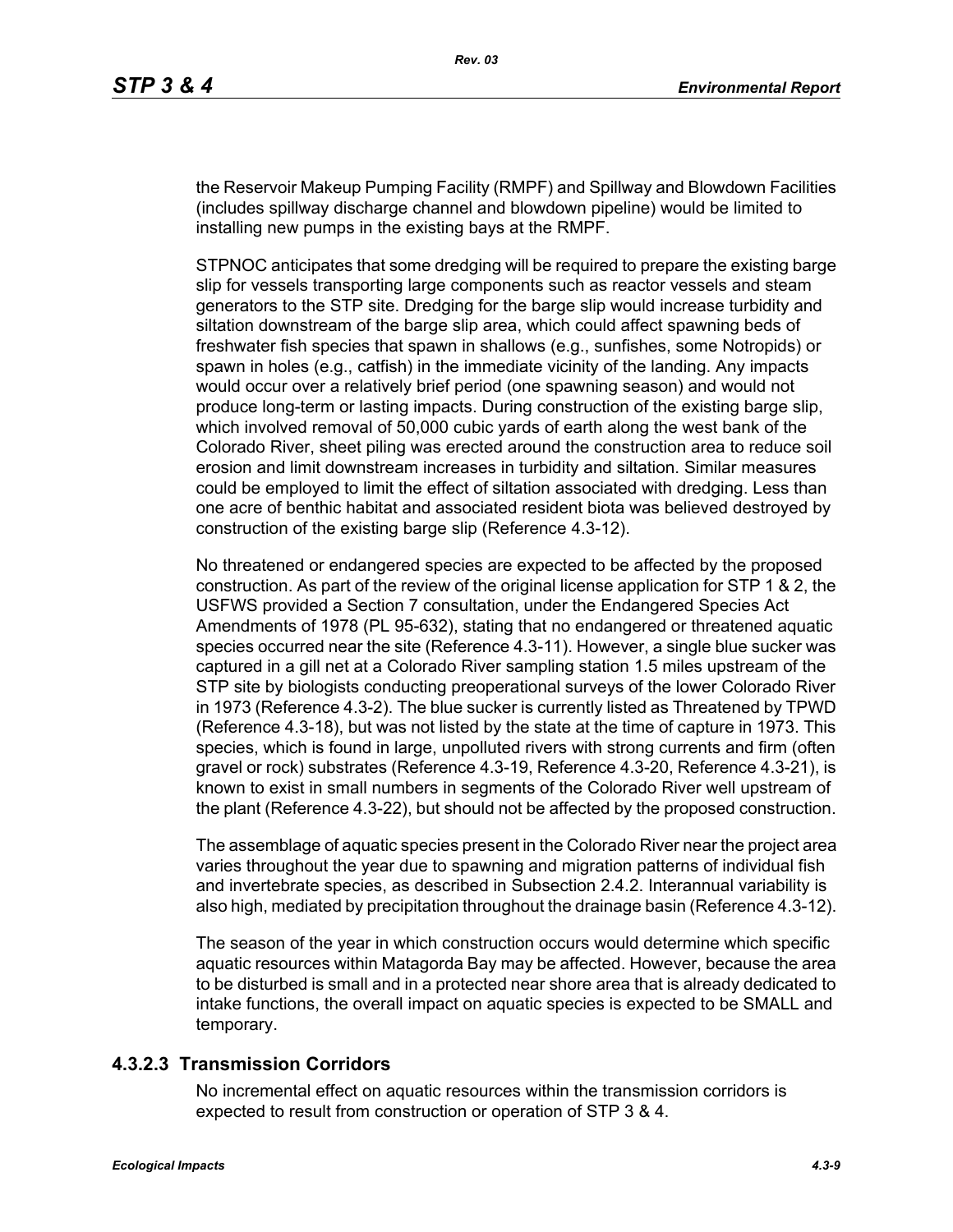## **4.3.2.4 Summary**

Construction activities that may cause erosion that could lead to harmful deposition in aquatic water bodies would be (1) of relatively short duration, (2) permitted and overseen by state and federal regulators (Reference 4.3-16), and (3) guided by an approved SWPPP. Some wetland habitats occur within the area expected to be affected by construction activities; however, no important aquatic species are expected to be affected. Impacts to aquatic communities from construction would be SMALL and temporary, and would not warrant mitigation.

### **4.3.3 References**

- 4.3-1 "Ecological Survey Report Unit 3 and 4 Licensing Project, South Texas Project Electric Generating Station," ENSR Corporation, Prepared for STP Nuclear Operating Company by ENSR Corporation, Houston, Texas, Wadsworth, Texas, Document No. 10720-008, March 2007.
- 4.3-2 "South Texas Project, Units 1 and 2, Environmental Report," HL&PC (Houston Lighting and Power Company) 1974, Docket Nos. 50-498 and 50- 499, July 1, 1974, and subsequent amendments.
- 4.3-3 "Environmental Standard Review Plan: Standard Review Plans for Environmental Reviews for Nuclear Power Plants," NRC 1999. NUREG-1555, Office of Nuclear Reactor Regulation, Washington, D.C., October.
- 4.3-4 Letter with enclosures to Ms. Moni Devora Belton, U.S. Fish and Wildlife Service, Houston, Texas, received from Ms. Sandra L. Dannhardt, Environmental Supervisor, South Texas Project. RE. Threatened and endangered species consultation, STPEGS Units 3 and 4 Licensing Project, Matagorda County, Texas. STI No. 32111260, January, 23, 2007.
- 4.3-5 Letter with enclosures to Mr. Rusty Stafford, National Oceanic and Atmospheric Administration, Galveston, Texas, received from Ms. Sandra L. Dannhardt, Environmental Supervisor, South Texas Project. RE. Threatened and endangered species consultation, STPEGS Units 3 and 4 Licensing Project, Matagorda County, Texas. STI No. 32111261, January, 23, 2007.
- 4.3-6 Letter with enclosures to Ms. Celeste Brancel, Texas Parks and Wildlife Department, Environmental Review Coordinator, Austin, Texas, received from Ms. Sandra L. Dannhardt, Environmental Supervisor, South Texas Project. RE. Threatened and endangered species consultation, STPEGS Units 3 and 4 Licensing Project, Matagorda County, Texas. STI No. 32111259, January 23, 2007.
- 4.3-7 "Endangered and Threatened Wildlife and Plants: Removing the Bald Eagle in the Lower 48 States from the List of Endangered and Threatened Wildlife, Final Rule." USFWS, Federal Register 72(130):37345-37372, 2007.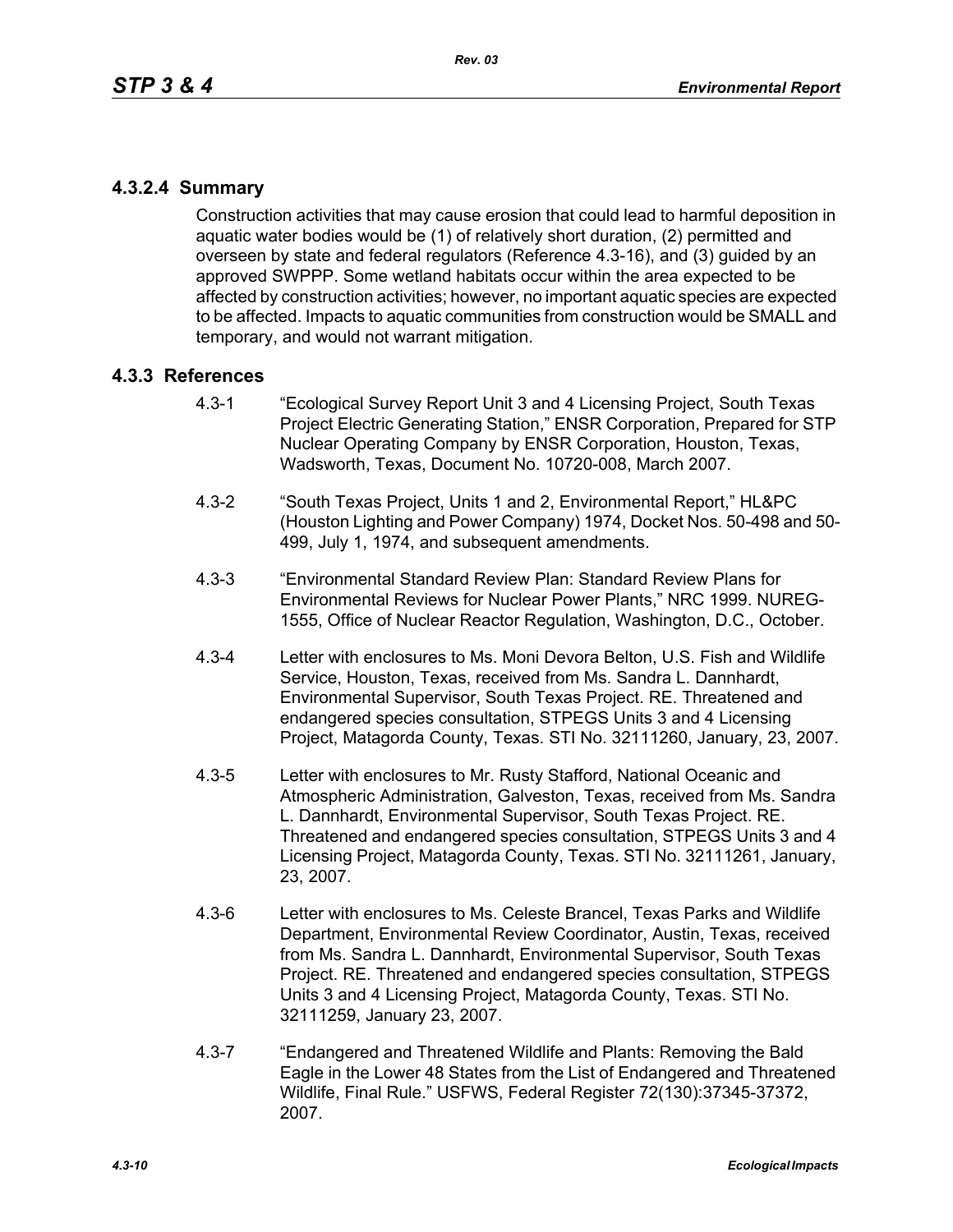- 4.3-8 "National Bald Eagle Management Guidelines," USFWS, 2007. Available at http://www.fws.gov/migratorybirds/issues/BaldEagle/Mgmt.Guidelines.200 7.pdf.
- 4.3-9 "Environmental Impact Data Book," Golden 1980. Golden J., R. P. Ouellete, S. Saari, and P.N. Cheremisinoff, Ann Arbor Science Publishers, Ann Arbor, Michigan.
- 4.3-10 "Avian Collisions with Utility Structures: Biological Perspectives," Brown, W. M. 1993. Pp. 12-1 – 12-13 in Proceedings: Avian Interactions with Utility Structures, International Workshop. EPRI TR-103268, Electric Power Research Institute, Palo Alto, California.
- 4.3-11 "Final Environmental Statement Related to the Operation of South Texas Project, Units 1 and 2," NRC Docket Nos. 50-498 and 50-499. Houston Lighting and Power Company, et al. Office of Nuclear Reactor Regulation, 1986.
- 4.3-12 "Final Environmental Statement Related to the Proposed South Texas Project Units 1 & 2," NRC, Office of Nuclear Reactor Regulation, Washington, D.C., March, 1975.
- 4.3-13 "Decapod Crustaceans of the Navasota River System in Central Texas," Reimer, R. D. and W. J. Clark 1974, Southwestern Naturalist 19(2):167- 178.
- 4.3-14 "Essential Cooling Pond Fish Population Study," prepared for STP Nuclear Operating Company by ENSR International, Houston, Texas, May 2002.
- 4.3-15 "Rapid Bioassessment Initial Report, Unit 3 and 4 Licensing Project," prepared by ENSR Corporation, Houston, for South Texas Project Electric Generating Station, Wadsworth, Texas 2007.
- 4.3-16 "Sediment in Streams: Sources, Biological Effects, and Control," Waters, T. F. 1995. American Fisheries Society Monograph 7251 pages.
- 4.3-17 "Storm Water Discharges from Large Construction Activities," Texas Commission on Environmental Quality, 2007. Available at http://www.tceq.state. tx.us/permitting/water\_quality/stormwater/TXR15\_5\_plus\_steps.html.
- 4.3-18 "Endangered and Threatened Fish in Texas and the United States," TPWD (Texas Parks and Wildlife Department) 2007. Available at http://www.tpwd. state.tx.us/huntwild/wild/species/endang/animals/fish/.
- 4.3-19 "Blue sucker --- *Cycleptus elongatu*," Iowa Rivers Information System, 2006. From Iowa Aquatic Gap Fish Atlas, Available at http://maps.gis.iastate.edu/ iris/fishatlas/IA163953.html.